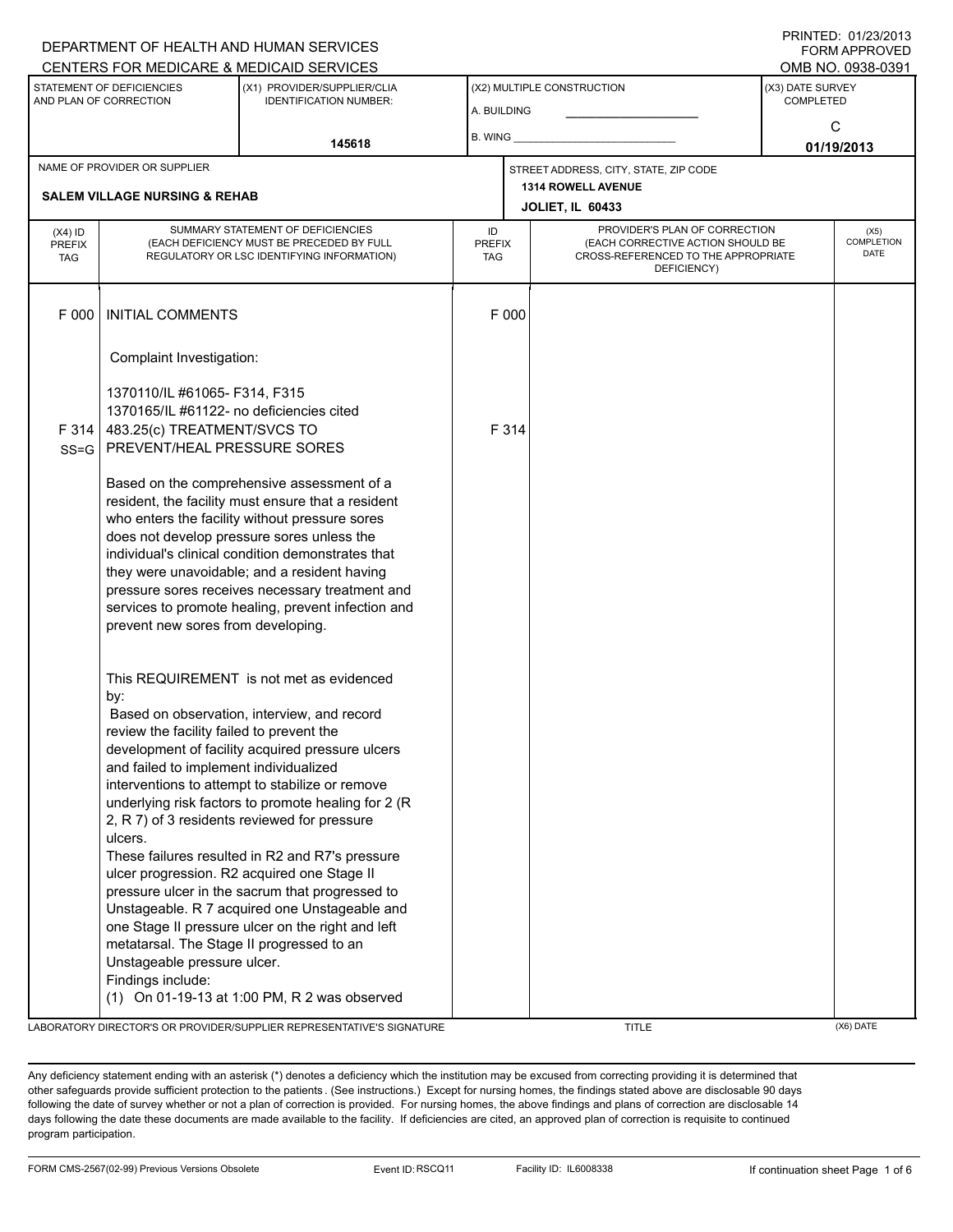#### A. BUILDING (X1) PROVIDER/SUPPLIER/CLIA IDENTIFICATION NUMBER: STATEMENT OF DEFICIENCIES AND PLAN OF CORRECTION (X3) DATE SURVEY COMPLETED FORM APPROVED (X2) MULTIPLE CONSTRUCTION B. WING CENTERS FOR MEDICARE & MEDICAID SERVICES **And CENTERS FOR MEDICAL ACCESS** OMB NO. 0938-0391 **145618 01/19/2013**  $\Omega$ **JOLIET, IL 60433** NAME OF PROVIDER OR SUPPLIER STREET ADDRESS, CITY, STATE, ZIP CODE **SALEM VILLAGE NURSING & REHAB 1314 ROWELL AVENUE** PROVIDER'S PLAN OF CORRECTION (EACH CORRECTIVE ACTION SHOULD BE CROSS-REFERENCED TO THE APPROPRIATE DEFICIENCY) (X5) **COMPLETION** DATE ID PREFIX TAG (X4) ID PREFIX TAG SUMMARY STATEMENT OF DEFICIENCIES (EACH DEFICIENCY MUST BE PRECEDED BY FULL REGULATORY OR LSC IDENTIFYING INFORMATION) F 314 Continued From page 1 F 314 in bed. R 2 stated " I'm waiting for the CNA to clean me up. I think I did  $# 2$  (BM). I got up this morning at 7:00 AM. I don't go back to bed until after dinner. I sit in my chair for a long time. If they need to change me they put me back to bed. I can't move one side (right) of my body, I need someone to help me. I'm very uncomfortable right now waiting for someone to come clean me. " At 1:30 PM, E6 (Certified Nursing Assistant-CNA) turned R2 on her right side and noted R 2 with feces on her adult incontinence diaper. There was two dressings noted on R2's buttocks (on the sacrum and on the ischial area both smeared with feces). E 6 stated R2's " totally dependent on staff with everything. She's paralyzed on one side, she can't move her right side. She's a mechanical lift transfer with two assist." R2's most current Braden scale for predicting pressure sore risk provide by the facility (unable to read the date) showed a score of 15 (Low Risk). Review of the facility weekly wound report dated 01-05-13 - 01-11-13 showed R2 acquired a Stage II pressure ulcer on the right inner buttocks (sacrum) on 12-18-12. As of 01-05-13 - 01-11-13 ( from the weekly wound report), this area was measured at 0.3 cm X 0.2 cm. On 01-19-13 at 2:45 PM. The Treatment Nurse (E 7) measured and identified this area as follows: Area: Sacral; Measurement 2.0cm X 1.0 cm: Described with 100 % yellow slough; Stage: Unstageable pressure ulcer. (2) On 09-19-13 at 10:20 AM, R 7 was observed sitting in her wheelchair parked by the wall in front of the dining room. R7 was observed with only socks on her feet. R 7 was observed to be confused and disoriented. At 2:10 PM, R7's family

FORM CMS-2567(02-99) Previous Versions Obsolete Event ID:RSCQ11 Facility ID: IL6008338 If continuation sheet Page 2 of 6

DEPARTMENT OF HEALTH AND HUMAN SERVICES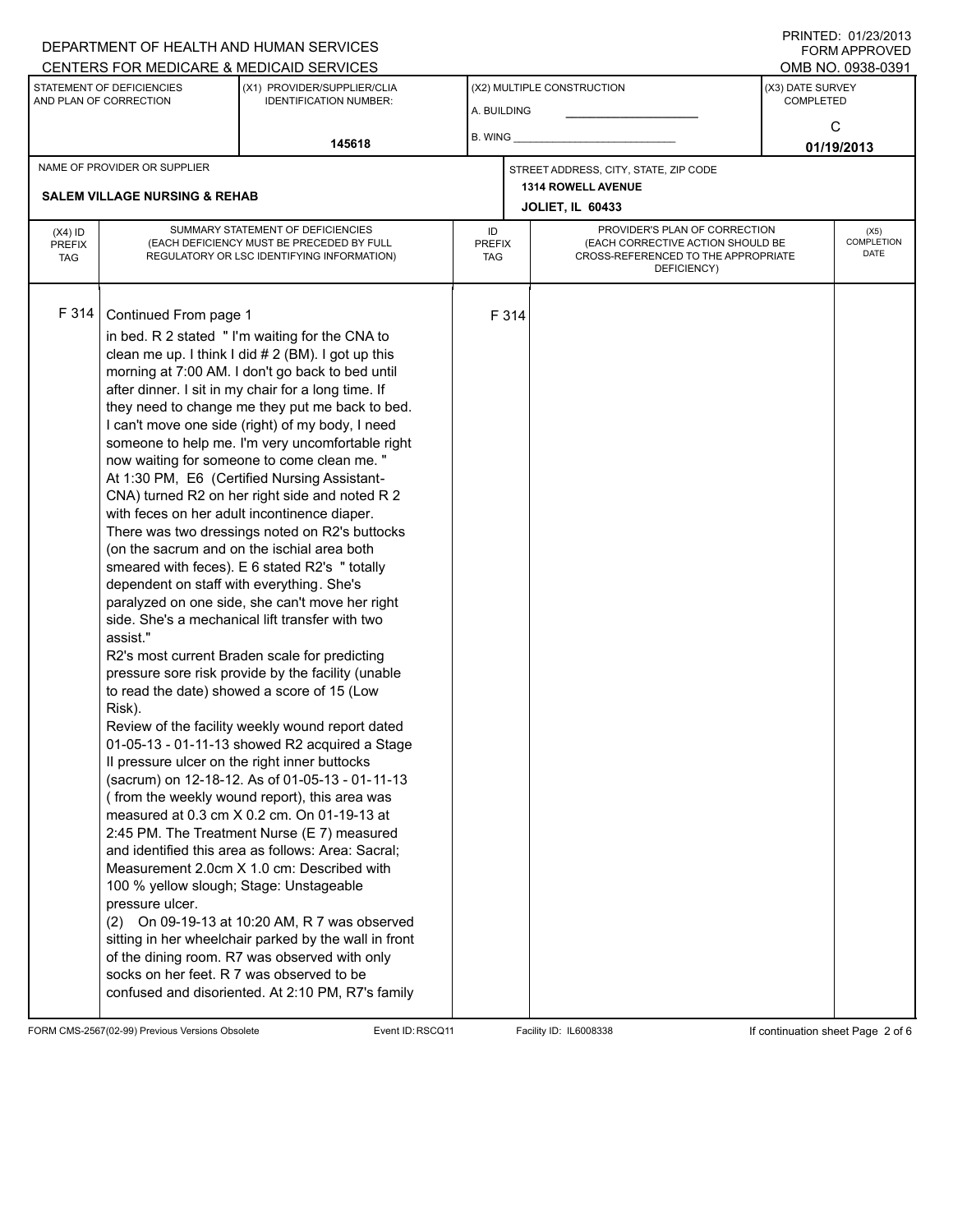#### A. BUILDING (X1) PROVIDER/SUPPLIER/CLIA IDENTIFICATION NUMBER: STATEMENT OF DEFICIENCIES AND PLAN OF CORRECTION (X3) DATE SURVEY COMPLETED FORM APPROVED (X2) MULTIPLE CONSTRUCTION B. WING DEPARTMENT OF HEALTH AND HUMAN SERVICES CENTERS FOR MEDICARE & MEDICAID SERVICES **And CENTERS FOR MEDICAL ACCESS** OMB NO. 0938-0391 **145618 01/19/2013**  $\Omega$ **JOLIET, IL 60433** NAME OF PROVIDER OR SUPPLIER STREET ADDRESS, CITY, STATE, ZIP CODE **SALEM VILLAGE NURSING & REHAB 1314 ROWELL AVENUE** PROVIDER'S PLAN OF CORRECTION (EACH CORRECTIVE ACTION SHOULD BE CROSS-REFERENCED TO THE APPROPRIATE DEFICIENCY) (X5) **COMPLETION** DATE ID PREFIX TAG (X4) ID PREFIX TAG SUMMARY STATEMENT OF DEFICIENCIES (EACH DEFICIENCY MUST BE PRECEDED BY FULL REGULATORY OR LSC IDENTIFYING INFORMATION) F 314 Continued From page 2 F 314 member (Z1) was at the bed side. Z1 claimed, "Every day I come and visit. Yes she has a sore on her feet. It happens here and she's not even a diabetic and they can't heal it. The service here is poor. This dressing had not been changed for three days when I checked yesterday. " Review of the facility weekly wound report dated 01-05-13 - 01-11-13 showed R7 acquired a Stage II pressure ulcer on the left distal end of R7's 1st metatarsal on 08-01-12. The measurement of this Stage II area as of 01-05-13 - 01-11-13 (base on the weekly wound report) was recorded at 0.8 cm X 0.9 cm. The area on the right metatarsal acquired in the facility on 12-18-12 was identified as Unstageable. On 01-19-13 at 2:27 PM, E 7 identified and measured the areas as follows: (1) Left distal end of the 1st medial metatarsal: Measured at 0.9 cm X 1.0 cm with 50 % yellow slough with sero sanguinous drainage, Unstageable pressure ulcer. (2) Right distal end of the 1st medial metatarsal remained Unstageable. E7 claimed " her (R7) metatarsal gyrates/rubs while in bed which causes friction. We applied bunny boot but it's small. It did cover the entire area. " Review of R7's plan of care reads: Continue to have bilateral foot boots while up in chair and in bed. This intervention was not implemented during the observation on 01-19-13. E 7 confirmed on 01-19-13 at 3:00 PM the facility has no comprehensive assessment developed for R 2 and R 7. F 315 SS=D 483.25(d) NO CATHETER, PREVENT UTI, RESTORE BLADDER Based on the resident's comprehensive assessment, the facility must ensure that a F 315

FORM CMS-2567(02-99) Previous Versions Obsolete Event ID:RSCQ11 Facility ID: IL6008338 If continuation sheet Page 3 of 6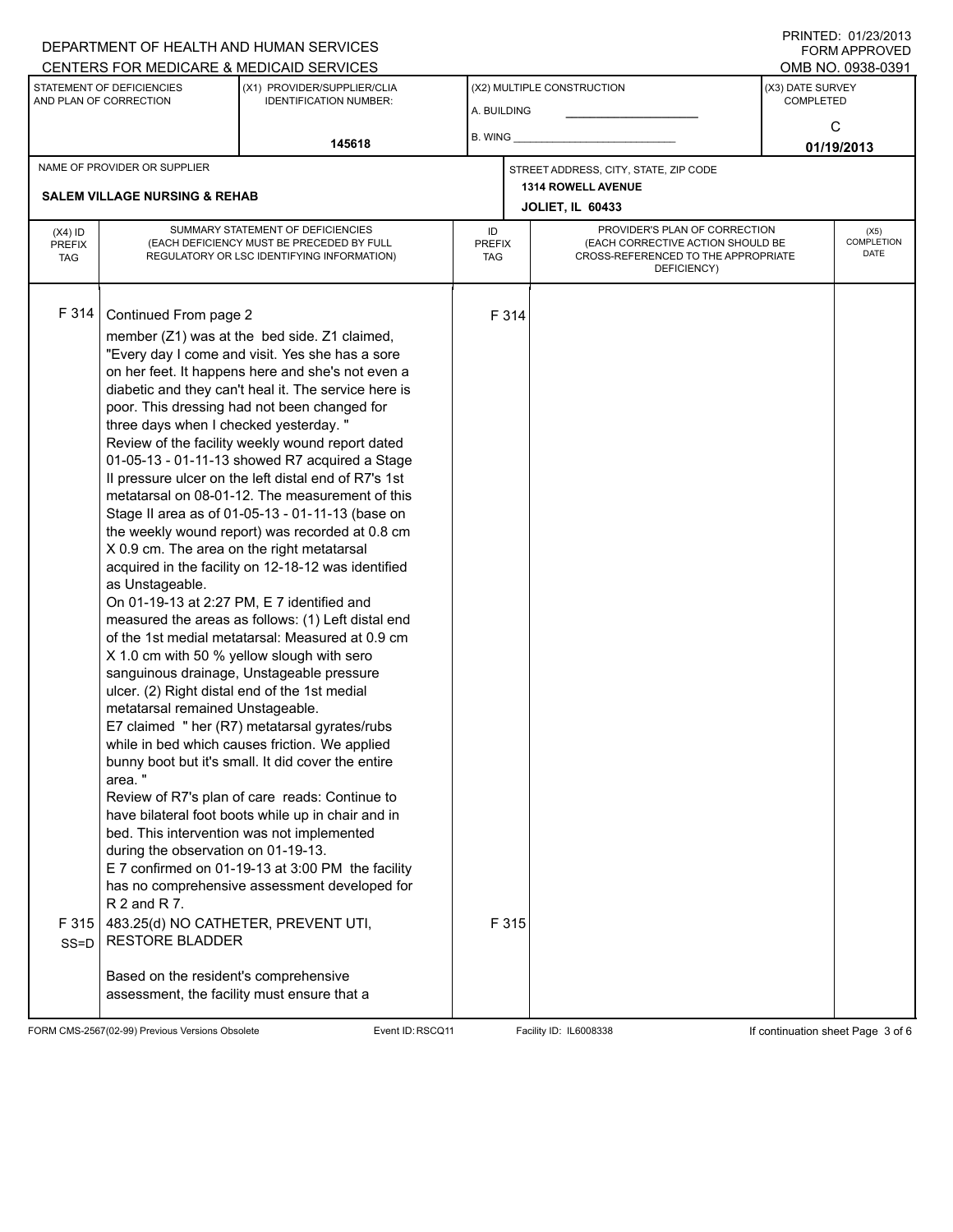### A. BUILDING (X1) PROVIDER/SUPPLIER/CLIA IDENTIFICATION NUMBER: STATEMENT OF DEFICIENCIES AND PLAN OF CORRECTION (X3) DATE SURVEY COMPLETED FORM APPROVED (X2) MULTIPLE CONSTRUCTION B. WING DEPARTMENT OF HEALTH AND HUMAN SERVICES CENTERS FOR MEDICARE & MEDICAID SERVICES **And CENTERS FOR MEDICAL ACCESS** OMB NO. 0938-0391 **145618 01/19/2013**  $\mathsf{C}$ **JOLIET, IL 60433** NAME OF PROVIDER OR SUPPLIER STREET ADDRESS, CITY, STATE, ZIP CODE **SALEM VILLAGE NURSING & REHAB 1314 ROWELL AVENUE** PROVIDER'S PLAN OF CORRECTION (EACH CORRECTIVE ACTION SHOULD BE CROSS-REFERENCED TO THE APPROPRIATE DEFICIENCY) (X5) **COMPLETION** DATE ID PREFIX TAG  $(X4)$  ID PREFIX TAG SUMMARY STATEMENT OF DEFICIENCIES (EACH DEFICIENCY MUST BE PRECEDED BY FULL REGULATORY OR LSC IDENTIFYING INFORMATION) F 315 Continued From page 3 F 315 resident who enters the facility without an indwelling catheter is not catheterized unless the resident's clinical condition demonstrates that catheterization was necessary; and a resident who is incontinent of bladder receives appropriate treatment and services to prevent urinary tract infections and to restore as much normal bladder function as possible. This REQUIREMENT is not met as evidenced by: Based on observation, interview and record review, the facility failed to provide individualized incontinence interventions to enhance quality of life and functional status and consistently implement the interventions listed in the plan of care for 2 (R5,R6) of 4 residents reviewed for incontinence. These failures resulted in R 5 sitting in a urine saturated disposable diaper that penetrated his pants from his waist down to his legs and R 6 sitting on feces soiled disposable diaper that leaked through her pants. Findings include: (1) On 01-19-13 at 10:20 AM, R 5 was observed sitting in an adult reclining chair in the dining room with very strong urine odor. E 3(Certified Nursing Assistant- CNA) identified R 5 as mentally retarded and unable to communicate his needs. On 1/19/13 at 12:20 PM, a lunch tray was served and at 12:30 PM, R 5 was fed by the staff. R 5 remained in the dining room observed to be sleeping at 1:00 PM. There was no staff were observed to have repositioned or toileted R 5. At 1:35 PM (more than three hours) R 5 was requested to be toileted. E 3 and E 4 (CNA's) pulled R5's adult reclining

FORM CMS-2567(02-99) Previous Versions Obsolete **Exent ID:RSCQ11** Facility ID: IL6008338 If continuation sheet Page 4 of 6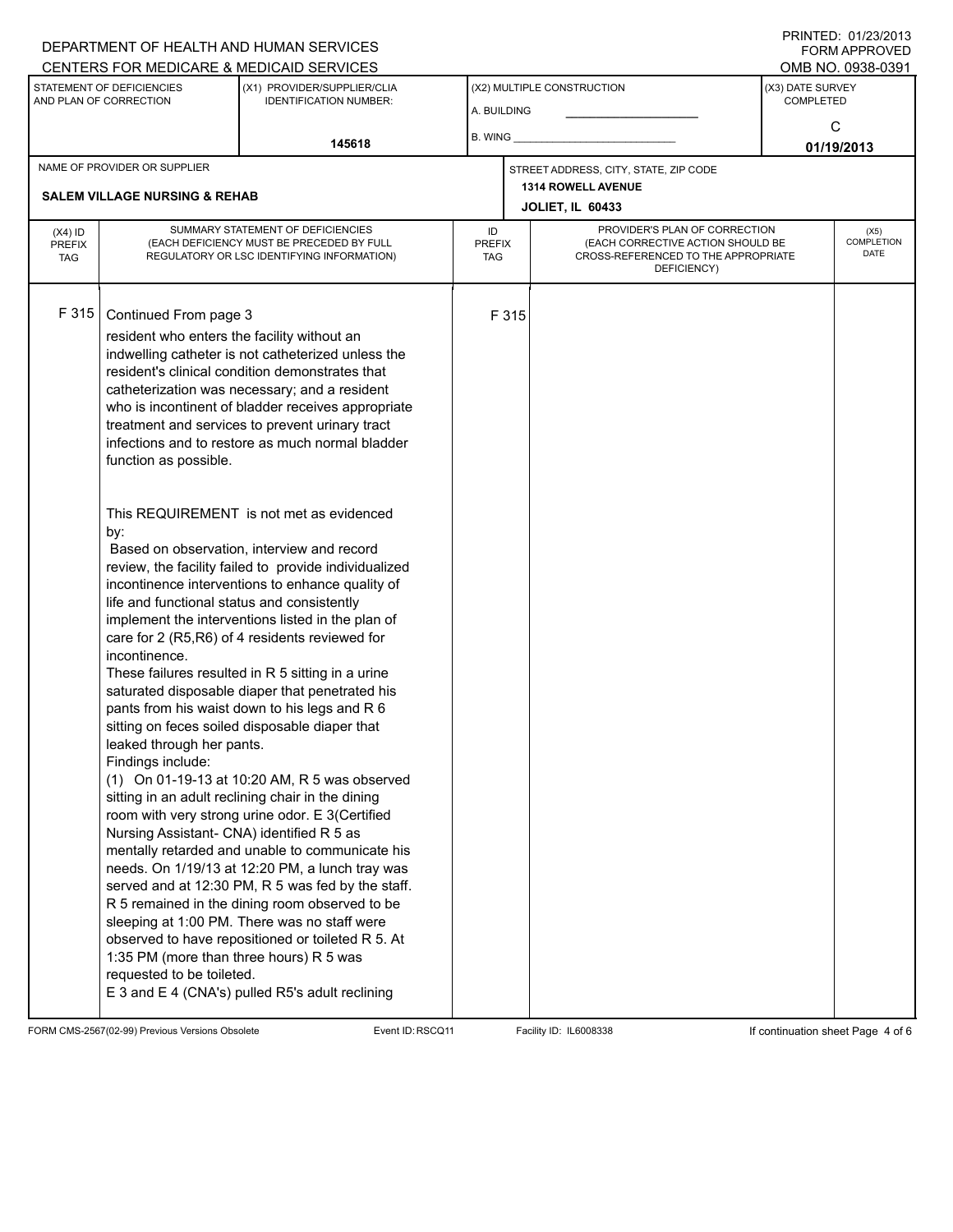### A. BUILDING (X1) PROVIDER/SUPPLIER/CLIA IDENTIFICATION NUMBER: STATEMENT OF DEFICIENCIES AND PLAN OF CORRECTION (X3) DATE SURVEY COMPLETED FORM APPROVED (X2) MULTIPLE CONSTRUCTION B. WING CENTERS FOR MEDICARE & MEDICAID SERVICES **And CENTERS FOR MEDICAL ACCESS** OMB NO. 0938-0391 **145618 01/19/2013**  $\Omega$ **JOLIET, IL 60433** NAME OF PROVIDER OR SUPPLIER STREET ADDRESS, CITY, STATE, ZIP CODE **SALEM VILLAGE NURSING & REHAB 1314 ROWELL AVENUE** PROVIDER'S PLAN OF CORRECTION (EACH CORRECTIVE ACTION SHOULD BE CROSS-REFERENCED TO THE APPROPRIATE DEFICIENCY) (X5) **COMPLETION** DATE ID PREFIX TAG (X4) ID PREFIX TAG SUMMARY STATEMENT OF DEFICIENCIES (EACH DEFICIENCY MUST BE PRECEDED BY FULL REGULATORY OR LSC IDENTIFYING INFORMATION) F 315 Continued From page 4 F 315 chair backwards to his room. The staff stated, "They go back to bed when they need changing. There's really no specific time. You could smell it. I'm assuming this late (time) of the day, he's wet. He has a very strong urine odor. " Both CNAs confirmed 5 had a very strong urine odor. E3 and E 4 used a mechanical lifting device to transfer R 5 from his adult reclining chair to his bed. As R5 was lifted from the chair, R 5's pants were observed to be saturated with urine from waist down to his legs. R 5's disposable diaper was fully saturated with urine. The CNA in charge stated R 5 was gotten up at around 9:00 AM and not toileted since. These CNAs stated, "We are short of staff. " On 01-19-13 at 5:20 PM, the facility staff provided R 5 ' s plan of care that reads: check every two hours for incontinence episodes and look for signs of need to void (facial grimace and restlessness.) These plans were not implemented or followed during observation on 01-19-13. (2) On 01-19-13 at 10:20 AM, R6 was observed in the dining room sitting in her wheelchair, leaning on the left side of the wheelchair. There was no positioning device noted. Review of R6's incontinence plan of care showed diagnosis including mental retardation, cerebral palsy and bipolar disorder. At 12:00 PM R6's lunch tray was placed in front of her. At 12:10, R6 was crying and saying, " Feed me! " repeatedly. After lunch R6 remained in the dining room. There was no staff observed to have repositioned or toileted R6. R6 had a strong BM odor. At 2:00 PM R6 was requested to be toileted. E3 and E4 transferred R6 from her wheelchair to her bed using a mechanical lift at 2:25 PM (after four hours). The CNAs stated they can tell she

FORM CMS-2567(02-99) Previous Versions Obsolete **Exent ID:RSCQ11** Facility ID: IL6008338 If continuation sheet Page 5 of 6

DEPARTMENT OF HEALTH AND HUMAN SERVICES